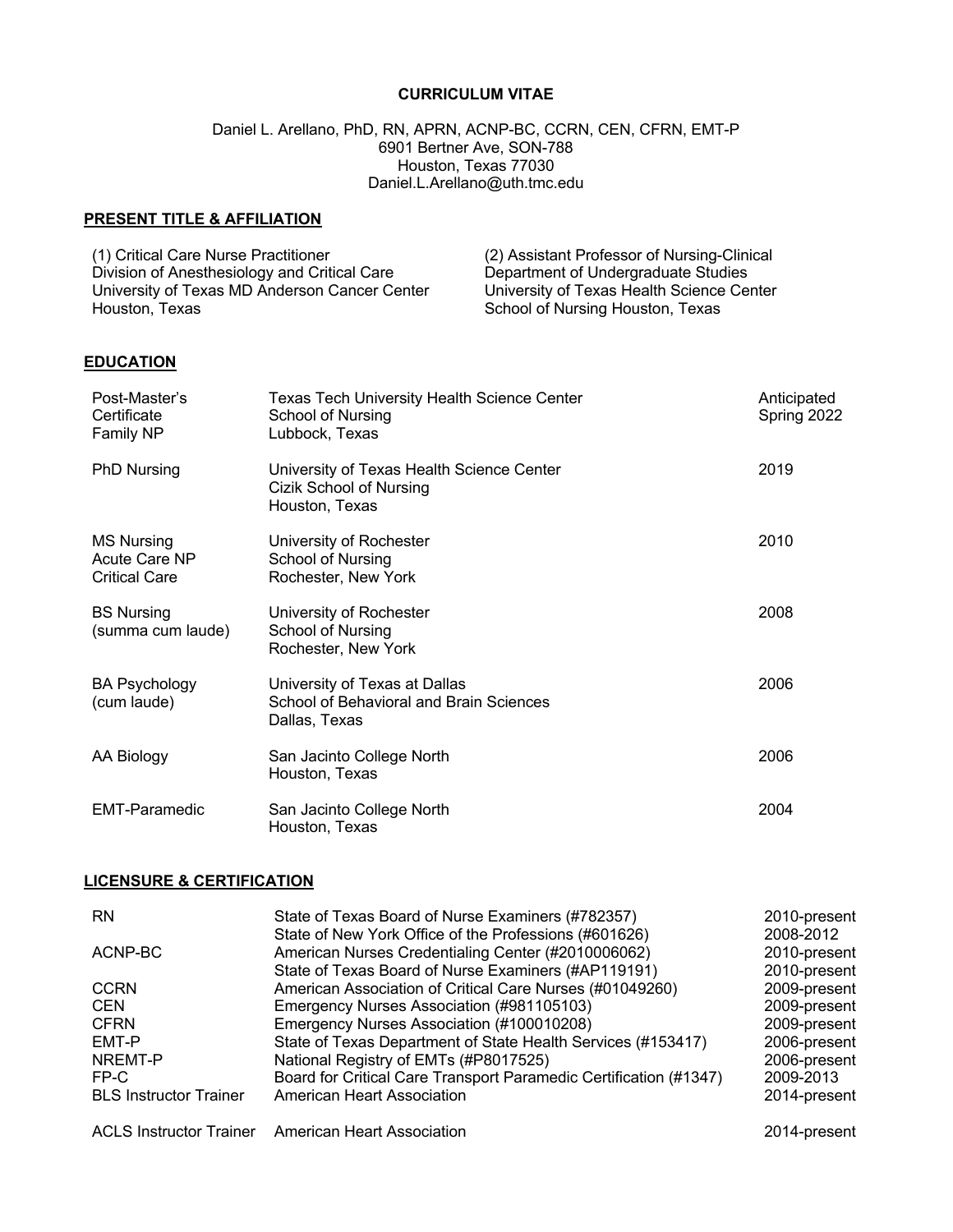|                                                                                                                                                                                 |                                                                                                                                                                                                                                                                                                                                                                                                          |                                                                                                                                  | Curriculum Vitae: | Daniel L. Arellano                                                                                                               |
|---------------------------------------------------------------------------------------------------------------------------------------------------------------------------------|----------------------------------------------------------------------------------------------------------------------------------------------------------------------------------------------------------------------------------------------------------------------------------------------------------------------------------------------------------------------------------------------------------|----------------------------------------------------------------------------------------------------------------------------------|-------------------|----------------------------------------------------------------------------------------------------------------------------------|
| <b>PALS Instructor Trainer</b><br><b>ITLS</b><br><b>AHLS</b><br><b>FCCS Instructor</b>                                                                                          | <b>American Heart Association</b><br>International Trauma Life Support<br>Advanced Hazardous Materials Life Support<br>Fundamentals of Critical Care Support Instructor                                                                                                                                                                                                                                  |                                                                                                                                  |                   | 2016-present<br>2006-2012<br>2010-present<br>2011-present                                                                        |
| <b>ADDITIONAL CERTIFICATION</b>                                                                                                                                                 |                                                                                                                                                                                                                                                                                                                                                                                                          |                                                                                                                                  |                   |                                                                                                                                  |
| CEVO-III<br><b>IMAB</b><br><b>BDLS</b><br><b>ADLS</b><br><b>NIMS 100</b><br><b>NIMS 200</b><br><b>NIMS 700</b><br><b>NIMS 800</b><br><b>NIMS 346</b>                            | State of New York Emergency Vehicle Operator<br>Richardson Regional Medical Center<br>National Disaster Life Support Foundation<br>National Disaster Life Support Foundation<br>National Incident Management System/FEMA<br>National Incident Management System/FEMA<br>National Incident Management System/FEMA<br>National Incident Management System/FEMA<br>National Incident Management System/FEMA |                                                                                                                                  |                   | 2007-2010<br>2004-2007<br>2007-2013<br>2007-2013<br>2010-present<br>2010-present<br>2010-present<br>2010-present<br>2010-present |
| <u>PROFESSIONAL MEDICAL EXPERIENCE</u>                                                                                                                                          |                                                                                                                                                                                                                                                                                                                                                                                                          |                                                                                                                                  |                   |                                                                                                                                  |
| Richardson Regional Medical Center<br>Department of Nursing<br>Psychiatric/Chemical Dependency Inpatient Unit<br>Dallas, Texas                                                  |                                                                                                                                                                                                                                                                                                                                                                                                          | Mental Health Technician                                                                                                         |                   | 09/2004-05/2006                                                                                                                  |
| <b>Baylor University Medical Center</b><br>Department of Nursing<br>Emergency Department/Level I Trauma Center<br>Dallas, Texas                                                 |                                                                                                                                                                                                                                                                                                                                                                                                          | <b>Emergency Room Technician</b><br>Paramedic                                                                                    |                   | 12/2005-05/2007                                                                                                                  |
| Monroe Ambulance<br><b>Critical Care Transportation</b><br><b>Toxicology Response Unit</b><br>Rochester, New York                                                               |                                                                                                                                                                                                                                                                                                                                                                                                          | Paramedic<br><b>Critical Care Transport Technician</b><br><b>Toxicology Paramedic</b>                                            |                   | 12/2007-06/2010                                                                                                                  |
| <b>Strong Memorial Hospital</b><br>Department of Nursing<br>Cardiovascular Intensive Care Unit<br>Rochester, New York                                                           |                                                                                                                                                                                                                                                                                                                                                                                                          | Registered Nurse Level II<br><b>Ventricular Assist Device Nurse</b><br><b>ECMO Nurse</b><br><b>Critical Care Transport Nurse</b> |                   | 06/2008-06/2010                                                                                                                  |
| Unity Hospital Parkridge Campus<br>Department of Nursing<br>Emergency Department/Level III Trauma Center<br>Rochester, New York                                                 |                                                                                                                                                                                                                                                                                                                                                                                                          | <b>Registered Nurse</b>                                                                                                          |                   | 11/2009-06/2010                                                                                                                  |
| Houston Methodist Hospital<br>Department of Medicine<br>Department of Critical Care<br><b>Medical Intensive Care Unit</b><br>Houston, Texas                                     |                                                                                                                                                                                                                                                                                                                                                                                                          | <b>Critical Care Nurse Practitioner</b>                                                                                          |                   | 08/2010-present<br>Per diem                                                                                                      |
| Houston Methodist Willowbrook Hospital<br>Division of Anesthesiology<br>Department of Critical Care<br>Medical/Surgical/Cardiovascular Intensive Care<br>Unit<br>Tomball, Texas |                                                                                                                                                                                                                                                                                                                                                                                                          | <b>Critical Care Nurse Practitioner</b>                                                                                          |                   | 07/2011-07/2020<br>Per diem                                                                                                      |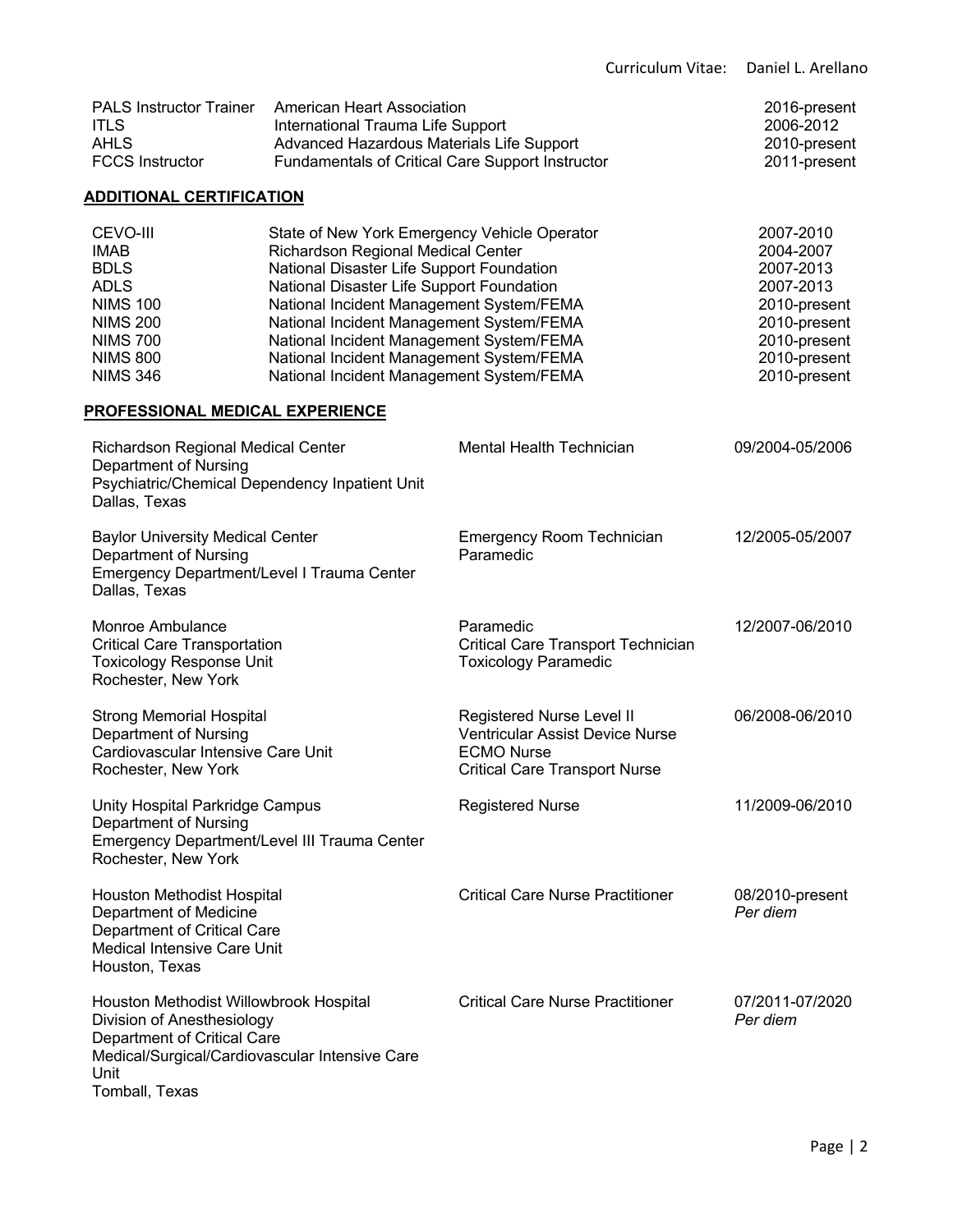| University of Texas MD Anderson Cancer Center<br>Division of Anesthesiology and Critical Care<br>Department of Critical Care<br>Medical/Surgical Intensive Care Unit<br>Houston, Texas | <b>Critical Care Nurse Practitioner</b>                                                                                            | 10/2013-present<br><b>Full-time</b> |
|----------------------------------------------------------------------------------------------------------------------------------------------------------------------------------------|------------------------------------------------------------------------------------------------------------------------------------|-------------------------------------|
| U.S. Department of Health and Human Services<br>National Disaster Medical System<br>Disaster Medical Assistance Team: Texas-3<br>Houston, Texas                                        | <b>Nurse Practitioner</b>                                                                                                          | 06/2019-present<br>Per diem         |
| <u>PROFESSIONAL ACADEMIC EXPERIENCE</u>                                                                                                                                                |                                                                                                                                    |                                     |
| University of Texas Health Science Center<br>School of Nursing<br>Department of Family Health<br>Houston, Texas                                                                        | Instructor of Nursing-Clinical                                                                                                     | 5/2012-12/2019                      |
| University of Texas Health Science Center<br>School of Nursing<br>Department of Undergraduate Studies<br>Houston, Texas                                                                | Assistant Professor of Nursing                                                                                                     | 01/2020-present                     |
| Southern New Hampshire University<br>College of Online & Continuing Education<br>Department of Nursing<br>Manchester, New Hampshire                                                    | <b>Adjunct Faculty of Nursing</b>                                                                                                  | 8/2014-present                      |
| <b>Grand Canyon University</b><br>College of Nursing and Health Care Professions<br>3300 West Camelback Road<br>Phoenix, Arizona 85017                                                 | <b>Adjunct Faculty of Nursing</b>                                                                                                  | 10/2016-05/2017                     |
| Southern New Hampshire University<br>College of Online & Continuing Education<br>Department of Nursing<br>Manchester, New Hampshire                                                    | <b>Curriculum Design:</b><br><b>Subject Matter Expert</b><br><b>MSN Family Nurse Practitioner</b>                                  | 09/2020-12/2020                     |
| Southern New Hampshire University<br>College of Online & Continuing Education<br>Department of Nursing<br>Manchester, New Hampshire                                                    | <b>Subject Matter Expert:</b><br><b>New Course Development</b><br>Advanced Pathophysiology and<br>Pharmacology Across the Lifespan | 10/2021-12/2021                     |
| <u>INSTITUTIONAL COMMITTEE ACTIVITIES</u>                                                                                                                                              |                                                                                                                                    |                                     |
| Houston Methodist Hospital<br>The Methodist Hospital Research Institute<br>Houston, Texas<br>Chair: Ethan Natelson, MD                                                                 | Institutional Review Board #2                                                                                                      | 08/2013-08/2014                     |
| University of Texas MD Anderson Cancer Center                                                                                                                                          | <b>ICU Informatics Committee</b>                                                                                                   | 10/2013-10/2020                     |
| Division of Anesthesiology and Critical Care<br>Department of Critical Care                                                                                                            | <b>ICU EPIC EHR Conversion Team</b>                                                                                                | 04/2014-01/2018                     |
| Medical/Surgical Intensive Care Unit<br>Houston, Texas                                                                                                                                 | <b>ICU Education Committee</b>                                                                                                     | 04/2014-present                     |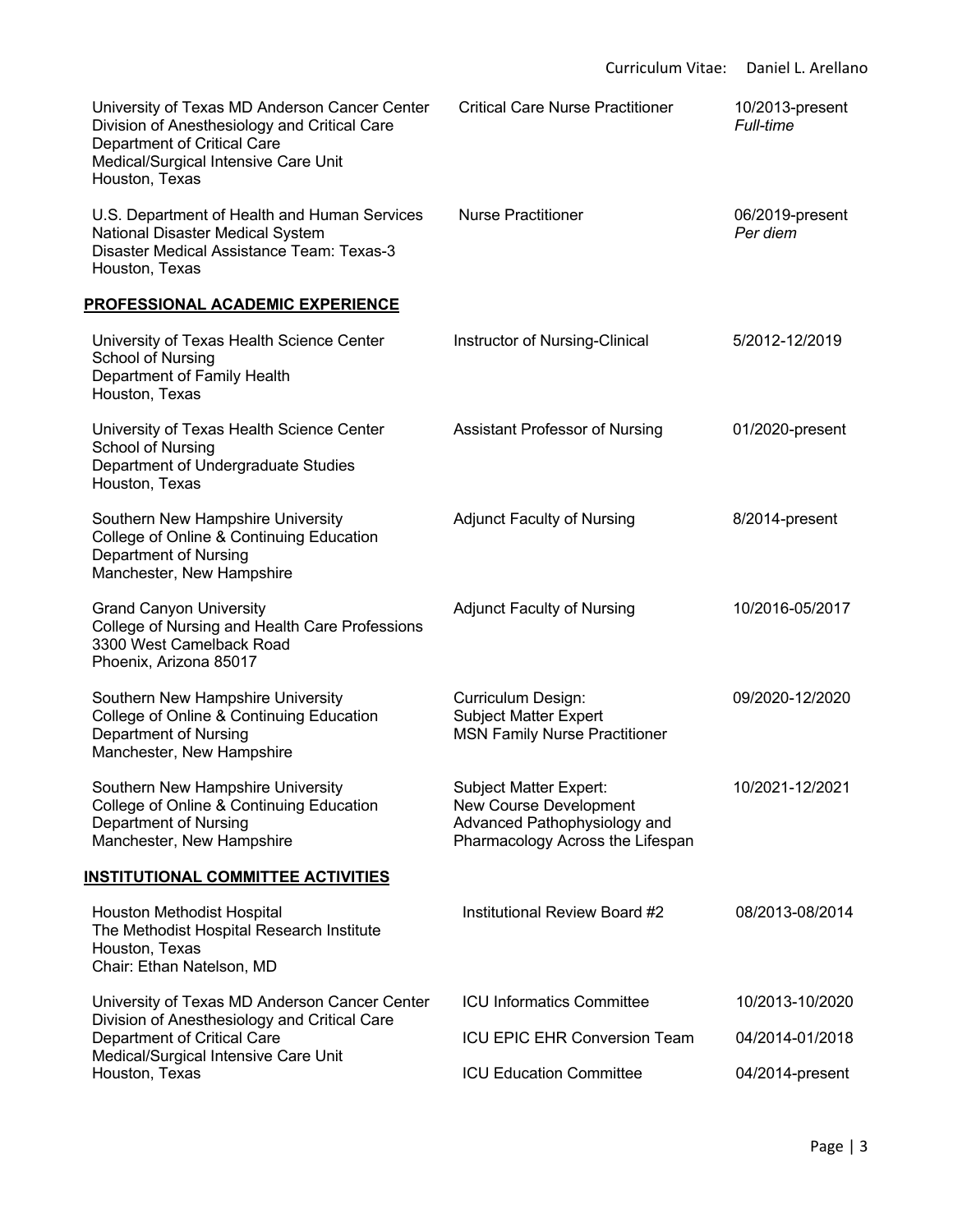|                                                                  | Curriculum Vitae:                                                              | Daniel L. Arellano                    |
|------------------------------------------------------------------|--------------------------------------------------------------------------------|---------------------------------------|
| University of Texas MD Anderson Cancer Center<br>Houston, Texas  | <b>Institutional Advanced Practice</b><br><b>Nurse Credentialing Committee</b> | 10/2014-present                       |
| University of Texas MD Anderson Cancer Center<br>Houston, Texas  | <b>LGBT Network Leadership</b><br>Co-Chair/Chair/Past Chair                    | 09/2017-09/2020                       |
| University of Texas MD Anderson Cancer Center<br>Houston, Texas  | Institutional Diversity Council                                                | 06/2017-09/2020                       |
| University of Texas MD Anderson Cancer Center<br>Houston, Texas  | <b>APRN Preceptor Task Force</b>                                               | 04/2018-05/2019                       |
| University of Texas MD Anderson Cancer Center<br>Houston, Texas  | <b>LGBT Network Leadership</b><br><b>Pride Logistics Coordinator</b>           | 09/2020-present                       |
| University of Texas MD Anderson Cancer Center<br>Houston, Texas  | <b>Gender Identity Task Force</b>                                              | 11/2020-present                       |
| <b>PROFESSIONAL COMMITTEE ACTIVITIES</b>                         |                                                                                |                                       |
| The National Registry of Emergency Medical<br>Technicians        | National EMT Exam Item Writing<br>Committee                                    | April 23, 2015-<br>April 25, 2015     |
| Society of Critical Care Medicine- Texas Chapter                 | Board of Directors At-Large Member                                             | January 2017-<br>February 2020        |
| Society of Critical Care Medicine (National)                     | <b>Steering Committee Nursing Section</b><br>Officer At-Large                  | January 2017-<br>February 2020        |
| The National Registry of Emergency Medical<br><b>Technicians</b> | National EMT Exam Item Writing<br>Committee                                    | October 25, 2017-<br>October 27, 2017 |
| City of Houston, Mayor Sylvester Turner                          | <b>LGTBQ Advisory Board</b>                                                    | October 2018-<br>present              |
| Society of Critical Care Medicine (National)                     | <b>Titratable Medications Task Force</b>                                       | May 2019-<br>February 2020            |
| The Oncologic Critical Care Research Network                     | 2020 Symposium Planning<br>Committee                                           | October 2019-<br>March 2020           |
| Society of Critical Care Medicine (National)                     | <b>Fundamentals of Critical Care</b><br><b>Support Committee</b>               | 2019-present                          |
| Society of Critical Care Medicine (National)                     | <b>Steering Committee Nursing Section-</b><br>Chair-Elect/Chair/Past-Chair     | February 2020-<br>February 2023       |
| Society of Critical Care Medicine- Texas Chapter                 | President-Elect/President/Immediate<br>Past President                          | February 2020-<br>February 2023       |
| <u>HONORS &amp; AWARDS</u>                                       |                                                                                |                                       |

University of Rochester School of Nursing Rochester, New York

FULD Scholar

2007-2010<br>RN/NP Program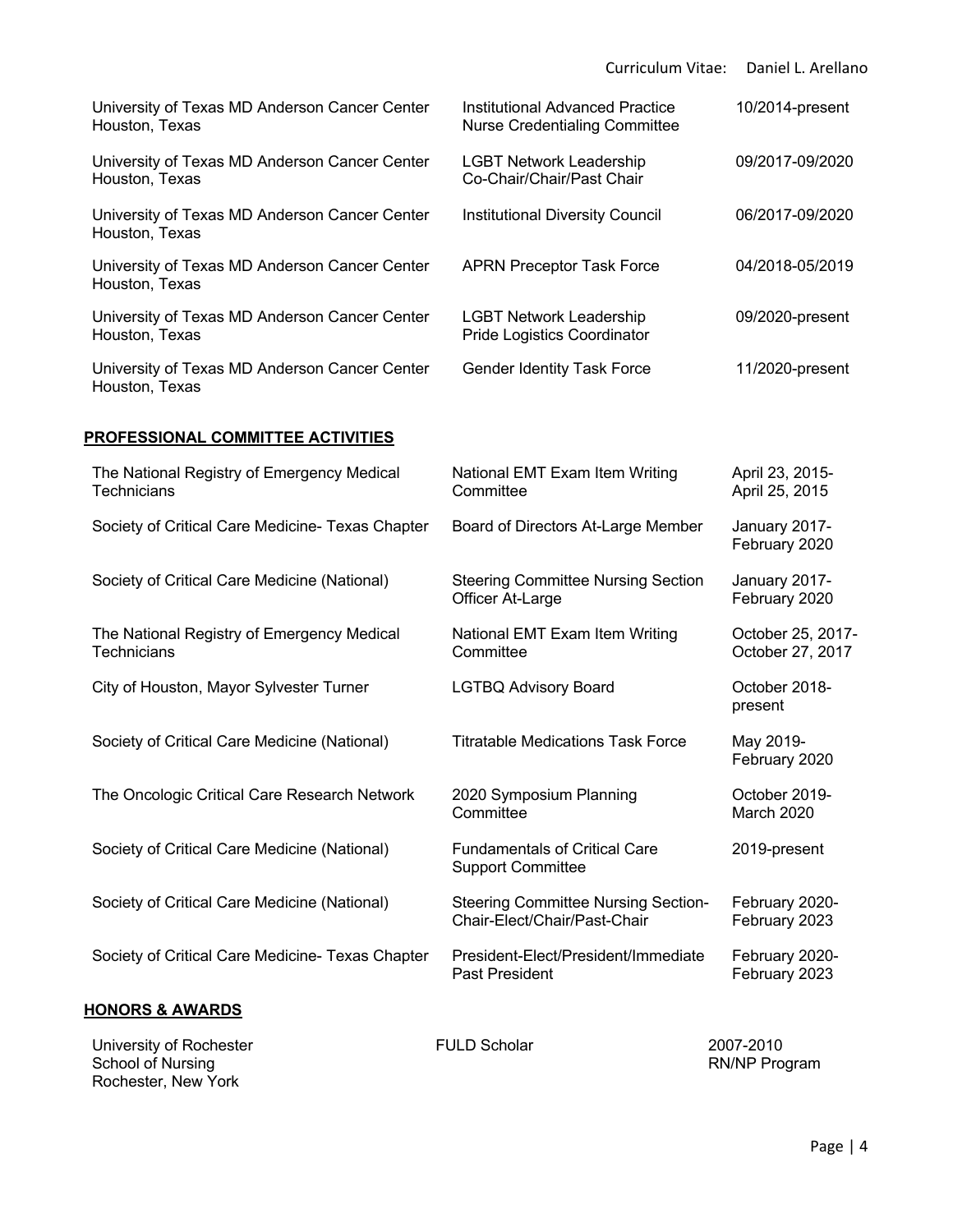| University of Texas Health Science Center<br>School of Nursing<br>Houston, Texas                              | <b>PARTNERS Scholar</b>                                                                                          | 2011-2019<br>PhD Program                |
|---------------------------------------------------------------------------------------------------------------|------------------------------------------------------------------------------------------------------------------|-----------------------------------------|
| University of Texas Health Science Center<br>School of Nursing<br>Houston, Texas                              | John P. McGovern Outstanding<br>Undergraduate Teaching Award<br>Nominee                                          | 2014                                    |
| University of Texas Health Science Center<br>School of Nursing<br>Houston, Texas                              | John P. McGovern Outstanding<br>Undergraduate Teaching Award<br>Nominee                                          | 2017                                    |
| Society of Critical Care Medicine-Texas<br>Chapter                                                            | <b>Excellence in Service Award for</b><br>Education                                                              | 2017                                    |
| Society of Critical Care Medicine                                                                             | <b>Presidential Citation for Outstanding</b><br>Contributions to the Society of<br><b>Critical Care Medicine</b> | 2017/2018/2019/2020<br>2021             |
| University of Texas Health Science Center<br>School of Nursing<br>Houston, Texas                              | John P. McGovern Outstanding<br>Undergraduate Teaching Award<br>Nominee                                          | 2018                                    |
| University of Texas Health Science Center<br>School of Nursing<br>Houston, Texas                              | John P. McGovern Outstanding<br>Undergraduate Teaching Award<br>Nominee                                          | 2020                                    |
| Southern New Hampshire University<br>College of Online & Continuing Education<br><b>Department of Nursing</b> | Distinguished Online Teaching<br><b>Award Nominee</b>                                                            | 2020                                    |
| University of Texas MD Anderson Cancer<br>Center<br>Office of Institutional Diversity                         | Employee Network Inclusive Leader<br>Award<br><b>Diversity Council</b>                                           | <b>July 2020</b>                        |
| Southern New Hampshire University<br>College of Online & Continuing Education<br>Department of Nursing        | Distinguished Online Teaching<br><b>Award Winner</b>                                                             | 2021                                    |
| American College of Critical Care Medicine<br>Society of Critical Care Medicine                               | <b>Fellow of Critical Care Medicine</b>                                                                          | <b>Induction Pending</b><br>Spring 2022 |

# **PUBLICATIONS**

*ORIGINAL CONTRIBUTIONS Peer Reviewed:*

- (1) Arellano, D. & Hanneman, S.K. (2014). Vasopressor Weaning in Patients with Septic Shock. Critical care nursing clinics of North America, 26(3), 413-425.
- (2) Arellano, D. (2016). Reducing Blood Pressure in Acute Decompensated Heart Failure. The Nurse Practitioner, 41(7), 11-13.
- (3) Arellano, D. (2019) Acute Kidney Injury following Cardiothoracic Surgery. Critical care nursing clinics of North America, 31(3), 407-417.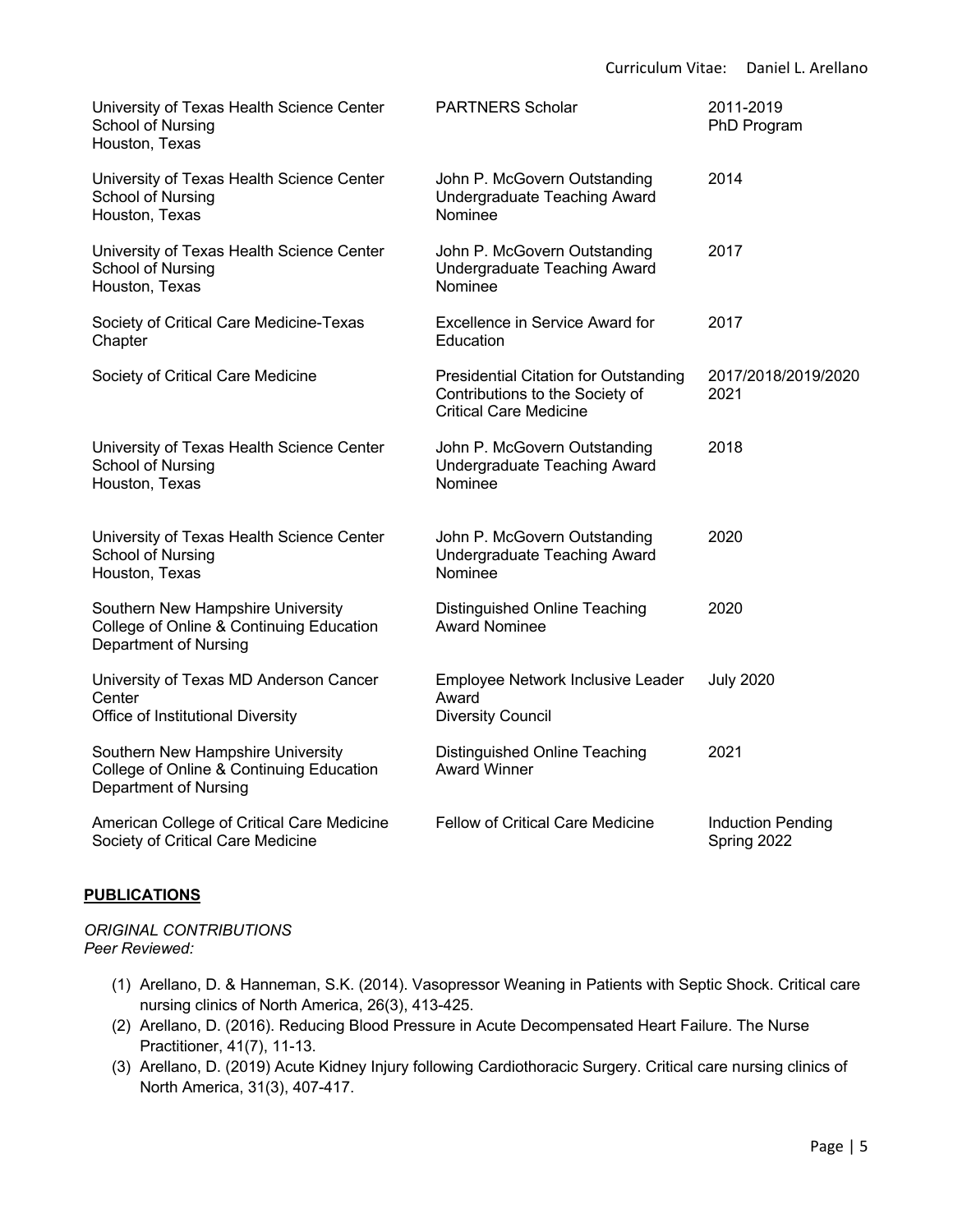(4) Davidson, J. E., Doran, N., Petty, A., Arellano, D. L., Henneman, E. A., Hanneman, S. K., ... & Rincon, T. (2021). Survey of nurses' experiences applying The Joint Commission's medication management titration standards. American Journal of Critical Care, 30(5), 365-374.

# *BOOK CHAPTERS*

(1) Arellano, D. (in press). Shock: Obstructive Shock. In V.J. Fuller & P.S. McCailey (Eds.), Textbook for the Adult-Gerontology Acute Care Nurse Practitioner Evidence-Based Standards of Practice. Springer Publishing Company.

# *LETTERS TO THE EDITOR*

(1) Arellano, D. & Ahrens, T (in press-accepted). Letter to the Editor: Moral distress when applying The Joint Commission's medication management titration standards. Critical Care Nurse.

# **PRESENTATIONS**

| <b>Fundamentals of Critical Care Support:</b><br>Antimicrobial Selection and<br>Sepsis Skills Station                                                                                                                                                                                | Houston Methodist Hospital Research<br>Institute                                                                                                     | 10/5/2012<br>02/19/2013  |
|--------------------------------------------------------------------------------------------------------------------------------------------------------------------------------------------------------------------------------------------------------------------------------------|------------------------------------------------------------------------------------------------------------------------------------------------------|--------------------------|
| <b>Fundamentals of Critical Care Support:</b><br>Antimicrobial Selection and<br>Cardiopulmonary Resuscitation                                                                                                                                                                        | Houston Methodist Hospital Research<br>Institute                                                                                                     | 5/14/2013<br>8/13/2013   |
| <b>Fundamentals of Critical Care Support:</b><br>Antimicrobial Selection and<br>Management of Life-Threatening Electrolyte and<br><b>Metabolic Disturbances</b>                                                                                                                      | Houston Methodist Hospital Research<br>Institute                                                                                                     | 07/29/2014               |
| Assessment of Pain, Agitation, Sedation and<br>Delirium                                                                                                                                                                                                                              | Society of Critical Care Medicine<br><b>Texas Chapter</b><br>Managing the ICU Patient: From Triage<br>to Recovery:<br><b>Critical Care Symposium</b> | 10/3/2014                |
| <b>Research and Publications Committee</b><br><b>Presenters Forum:</b><br>Utilization of Narrowed Monitor Alarm<br>Parameters to Decrease Vasopressor Usage                                                                                                                          | University of Texas MD Anderson<br><b>Cancer Center</b><br>Division of Anesthesiology and Critical<br>Care                                           | 11/4/2014                |
| <b>Fundamentals of Critical Care Support:</b><br>Non-Invasive Positive Pressure Ventilation Skills<br><b>Station</b><br>Management of Life-Threatening Electrolyte and<br><b>Metabolic Disturbances</b><br>Advanced Airway management and Hypovolemic<br><b>Shock Skills Station</b> | Houston Methodist Hospital Research<br>Institute                                                                                                     | 11/10/2014<br>11/11/2014 |
| <b>Fundamentals of Critical Care Support:</b><br>Antimicrobial Selection and<br>Management of Life-Threatening Electrolyte and<br>Metabolic Disturbances                                                                                                                             | Houston Methodist Hospital Research<br>Institute                                                                                                     | 01/27/2015               |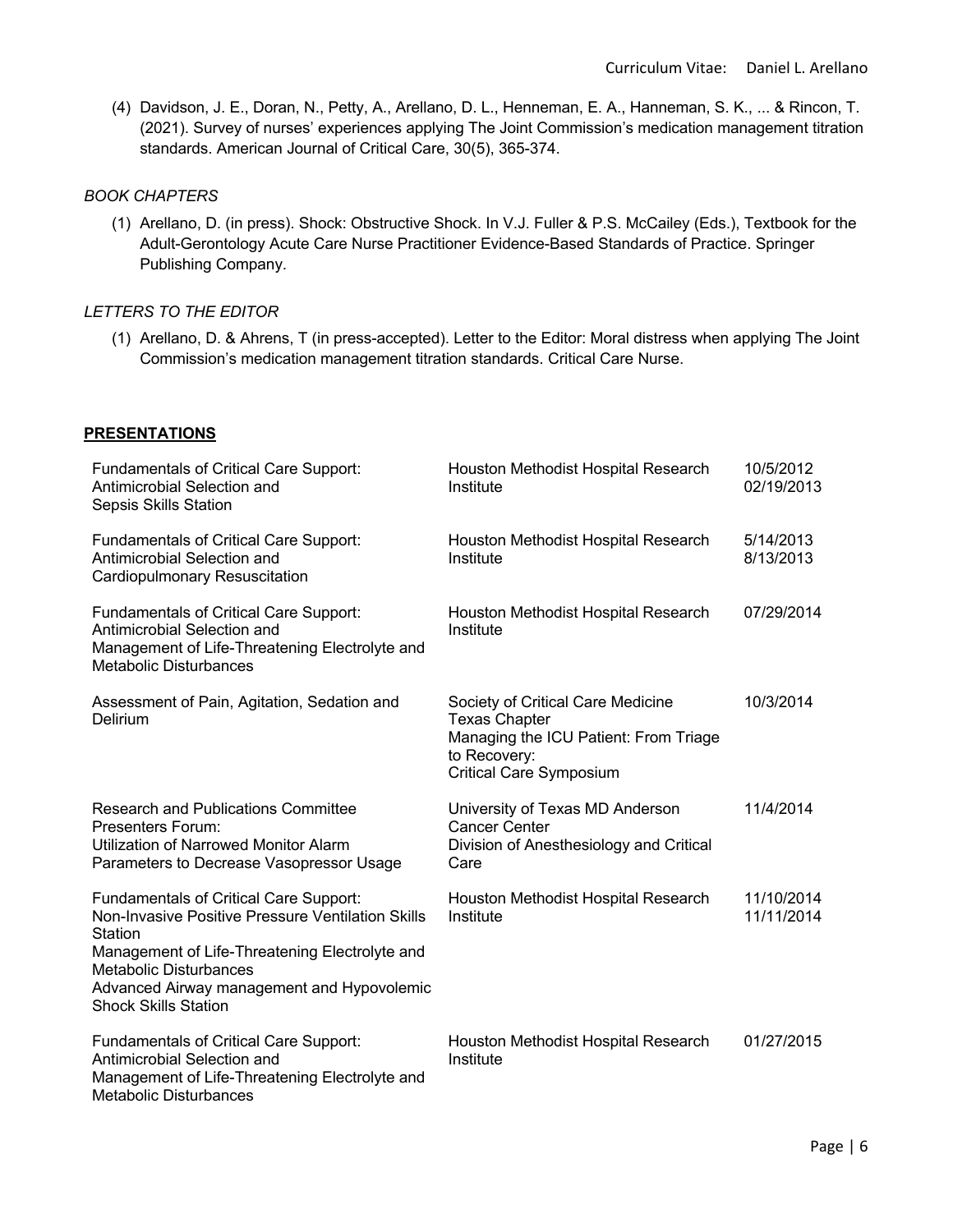|                                                                                                                                                                 | Curriculum Vitae:                                                                                                                    | Daniel L. Arellano                     |
|-----------------------------------------------------------------------------------------------------------------------------------------------------------------|--------------------------------------------------------------------------------------------------------------------------------------|----------------------------------------|
| <b>Fundamentals of Critical Care Support:</b><br>Antimicrobial Selection and<br>Management of Life-Threatening Electrolyte and<br><b>Metabolic Disturbances</b> | Houston Methodist Hospital Research<br>Institute                                                                                     | 05/05/2015                             |
| Antimicrobial Selection in Hospitalized Patients<br>with Cancer                                                                                                 | American Association of Nurse<br>Practitioners 2015 National Conference<br>New Orleans, Louisiana                                    | 06/13/2015                             |
| <b>Fundamentals of Critical Care Support:</b><br>Antimicrobial Selection and<br>Management of Life-Threatening Electrolyte and<br><b>Metabolic Disturbances</b> | Houston Methodist Hospital Research<br>Institute                                                                                     | 07/28/2015<br>09/29/2015               |
| <b>Fundamentals of Critical Care Support:</b><br>Management of Life-Threatening Electrolyte and<br><b>Metabolic Disturbances</b>                                | University of Texas MD Anderson<br><b>Cancer Center</b><br>Division of Anesthesiology and Critical<br>Care                           | 11/17/2015<br>12/04/2015<br>01/22/2016 |
| <b>Fundamentals of Critical Care Support:</b><br>Management of Life-Threatening Electrolyte and<br><b>Metabolic Disturbances</b>                                | Houston Methodist Hospital Research<br>Institute                                                                                     | 01/25/2017<br>05/08/2017               |
| Acute Kidney Injury Diagnosis and Management                                                                                                                    | American Association of Critical-Care<br>Nurses National Teaching Institute and<br>Critical Care Exposition® (NTI)<br>Houston, Texas | 05/22/2017<br>05/23/2017               |
| <b>Acute Adrenal Crisis</b>                                                                                                                                     | American Association of Critical-Care<br>Nurses National Teaching Institute and<br>Critical Care Exposition® (NTI)<br>Houston, Texas | 05/22/2017                             |
| <b>Fundamentals of Critical Care Support:</b><br>Management of Life-Threatening Electrolyte and<br><b>Metabolic Disturbances</b>                                | Houston Methodist Hospital Research<br>Institute                                                                                     | 07/17/2017                             |
| <b>Fundamentals of Critical Care Support:</b><br>Management of Life-Special Considerations                                                                      | University of Texas MD Anderson<br><b>Cancer Center</b><br>Division of Anesthesiology and Critical<br>Care                           | 07/24/2017                             |
| <b>Fundamentals of Critical Care Support:</b><br>Management of Life-Threatening Electrolyte and<br><b>Metabolic Disturbances</b>                                | University of Texas MD Anderson<br><b>Cancer Center</b><br>Division of Anesthesiology and Critical<br>Care                           | 10/11/2017                             |
| Division of Anesthesiology, Critical Care, & Pain<br>Medicine Grand Rounds: Hurricane Harvey Hero<br><b>Stories</b>                                             | University of Texas MD Anderson<br><b>Cancer Center</b><br>Division of Anesthesiology and Critical<br>Care                           | 11/01/2017                             |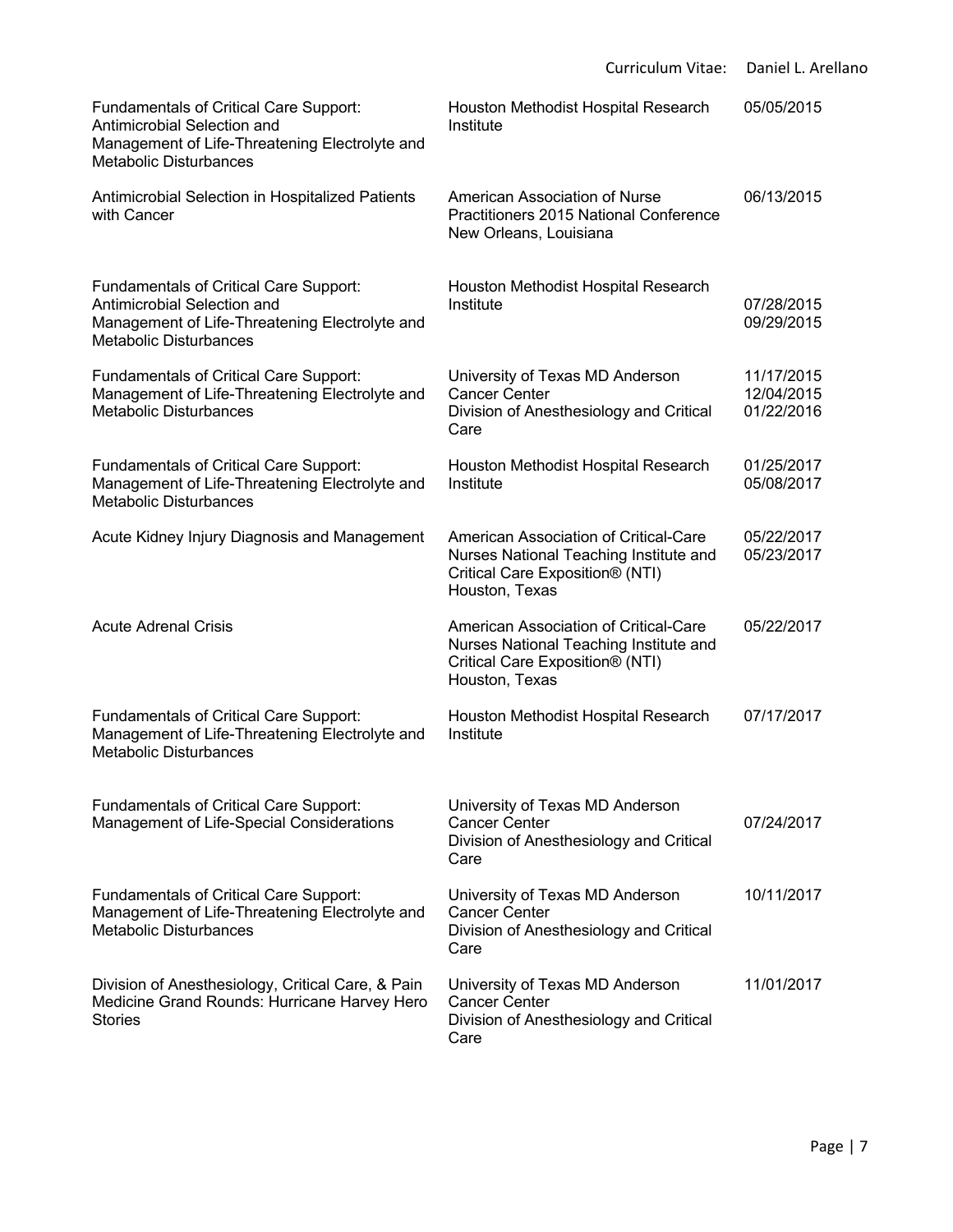|                                                                                                                                  | Curriculum Vitae:                                                                                                                           | Daniel L. Arellano       |
|----------------------------------------------------------------------------------------------------------------------------------|---------------------------------------------------------------------------------------------------------------------------------------------|--------------------------|
| Fundamentals of Critical Care Support:<br>Management of Life-Threatening Electrolyte and<br><b>Metabolic Disturbances</b>        | University of Texas MD Anderson<br><b>Cancer Center</b><br>Division of Anesthesiology and Critical<br>Care                                  | 01/09/2018               |
| <b>Fundamentals of Critical Care Support:</b><br>Management of Life-Threatening Electrolyte and<br><b>Metabolic Disturbances</b> | Houston Methodist Hospital Research<br>Institute                                                                                            | 02/13/2018               |
| <b>Fundamentals of Critical Care Support:</b><br>Management of Life-Threatening Electrolyte and<br><b>Metabolic Disturbances</b> | University of Texas MD Anderson<br><b>Cancer Center</b><br>Division of Anesthesiology and Critical<br>Care                                  | 04/09/2018               |
| <b>Oncological Emergencies: Cardiac</b><br>Tamponade/Pericardial Effusion                                                        | University of Texas MD Anderson<br><b>Cancer Center</b>                                                                                     | 05/10/2018               |
| <b>Fundamentals of Critical Care Support:</b><br>Management of Life-Threatening Electrolyte and<br><b>Metabolic Disturbances</b> | Houston Methodist Hospital Research<br>Institute                                                                                            | 05/15/2018               |
| Acute Kidney Injury Diagnosis and Management                                                                                     | American Association of Critical-Care<br>Nurses National Teaching Institute and<br>Critical Care Exposition® (NTI)<br>Boston, Massachusetts | 05/23/2018<br>05/24/2018 |
| <b>Fundamentals of Critical Care Support:</b><br>Management of Life-Threatening Electrolyte and<br><b>Metabolic Disturbances</b> | Houston Methodist Hospital Research<br>Institute                                                                                            | 05/31/2018<br>07/31/2019 |
| <b>Fundamentals of Critical Care Support:</b><br>Management of Life-Threatening Electrolyte and<br><b>Metabolic Disturbances</b> | University of Texas MD Anderson<br><b>Cancer Center</b><br>Division of Anesthesiology and Critical<br>Care                                  | 09/06/2018               |
| <b>Fundamentals of Critical Care Support:</b><br>Management of Life-Threatening Electrolyte and<br><b>Metabolic Disturbances</b> | Houston Methodist Hospital Research<br>Institute                                                                                            | 09/17/2018               |
| <b>Oncological Emergencies: Cardiac</b><br>Tamponade/Pericardial Effusion                                                        | University of Texas MD Anderson<br><b>Cancer Center</b>                                                                                     | 10/04/2018               |
| <b>Fundamentals of Critical Care Support:</b><br>Management of Life-Threatening Electrolyte and<br><b>Metabolic Disturbances</b> | University of Texas MD Anderson<br><b>Cancer Center</b><br>Division of Anesthesiology and Critical<br>Care                                  | 10/15/2018               |
| Standard Lower MAP Goal in Patients with<br>Septic Shock                                                                         | Society of Critical Care Medicine<br><b>Texas Chapter</b><br><b>Critical Care Symposium</b><br>"Less is More"                               | 10/20/2018               |
| <b>Fundamentals of Critical Care Support:</b><br>Management of Life-Threatening Electrolyte and<br><b>Metabolic Disturbances</b> | University of Texas MD Anderson<br><b>Cancer Center</b><br>Division of Anesthesiology and Critical<br>Care                                  | 11/06/2018               |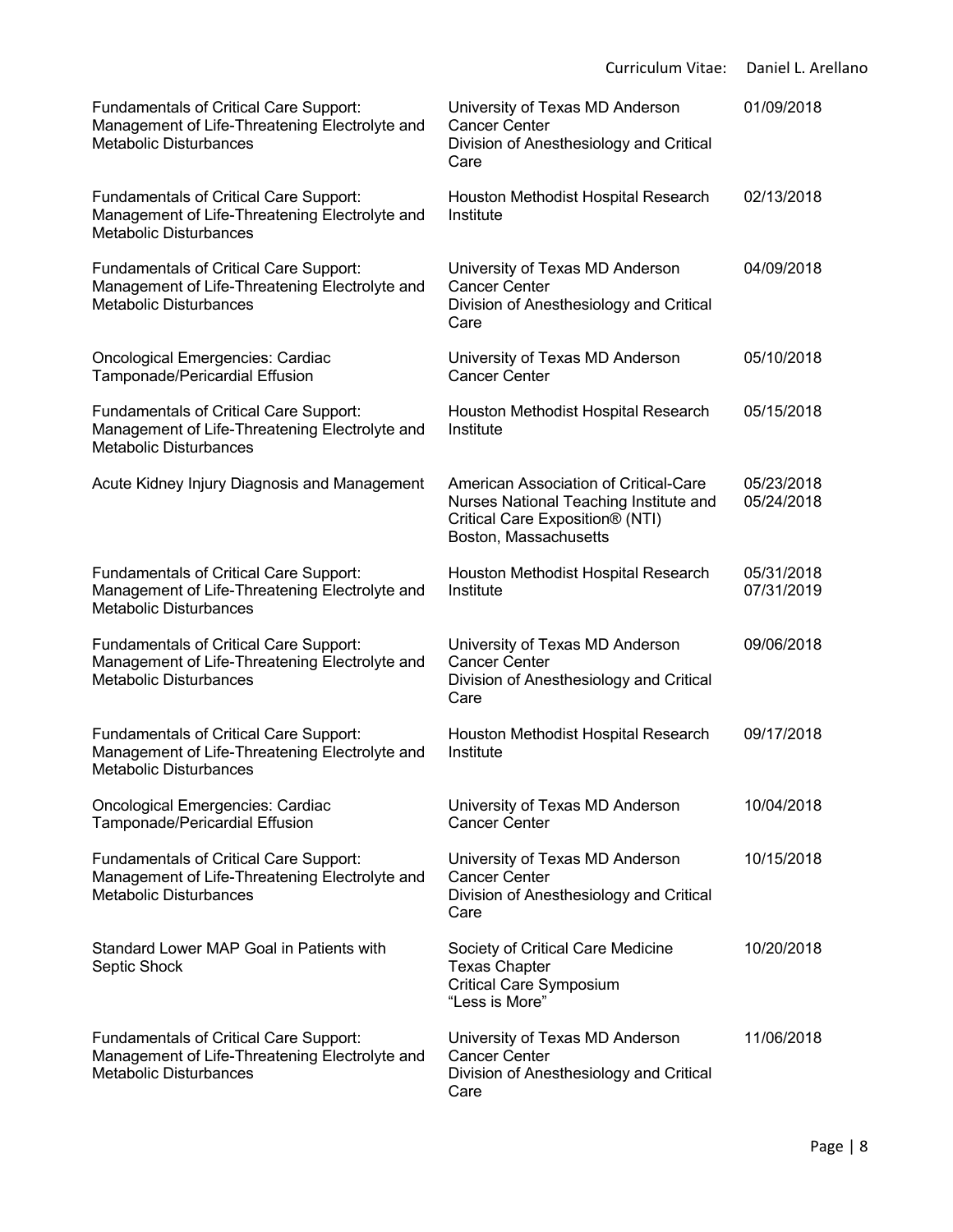| <b>Fundamentals of Critical Care Support:</b><br>Management of Neurological Emergencies                                          | University of Texas MD Anderson<br><b>Cancer Center</b><br>Division of Anesthesiology and Critical<br>Care                        | 11/20/2018                                                         |
|----------------------------------------------------------------------------------------------------------------------------------|-----------------------------------------------------------------------------------------------------------------------------------|--------------------------------------------------------------------|
| <b>Oncological Emergencies: Cardiac</b><br>Tamponade/Pericardial Effusion                                                        | University of Texas MD Anderson<br><b>Cancer Center</b>                                                                           | 12/06/2018                                                         |
| Fundamentals of Critical Care Support:<br>Management of Life-Threatening Electrolyte and<br><b>Metabolic Disturbances</b>        | University of Texas MD Anderson<br><b>Cancer Center</b><br>Division of Anesthesiology and Critical<br>Care                        | 01/08/2019                                                         |
| Healthy Choices to Lower Cancer Risk                                                                                             | The Lighthouse of Houston<br>Center for the Visually Impaired                                                                     | 01/25/2019                                                         |
| <b>Fundamentals of Critical Care Support:</b><br>Management of Life-Threatening Electrolyte and<br><b>Metabolic Disturbances</b> | Houston Methodist Hospital Research<br>Institute                                                                                  | 02/04/2019                                                         |
| Oncological Emergencies in the ICU                                                                                               | University of Texas MD Anderson<br><b>Cancer Center</b><br>Division of Anesthesiology and Critical<br>Care                        | 04/02/2019                                                         |
| Fundamentals of Critical Care Support:<br>Management of Life-Threatening Electrolyte and<br><b>Metabolic Disturbances</b>        | Houston Methodist Hospital Research<br>Institute                                                                                  | 04/10/2019                                                         |
| <b>Pulmonary Embolism</b>                                                                                                        | Action STAT Nurse & Physician<br><b>Assistant Boot Camp</b><br>Houston Methodist Hospital<br>Houston, Texas                       | 04/13/2019                                                         |
| Acute Kidney Injury Diagnosis and<br>Management Oncological Emergencies in the<br>ICU                                            | Gore-Farha Critical Care Nursing<br>Symposium<br>Wichita, Kansas                                                                  | 04/26/2019                                                         |
| Acute Kidney Injury Diagnosis and Management<br>Oncological Emergencies in the ICU<br><b>Pulmonary Embolism</b>                  | Barb Roloff and Susan Ripper Memorial<br>Conference<br>Peoria, Illinois                                                           | 05/06/2019                                                         |
| Sepsis 2019 Update<br>Prehospital Use of Tranexamic Acid (TXA) in<br>Major Bleeding                                              | American Association of Critical-Care<br>Nurses National Teaching Institute and<br>Critical Care Exposition® (NTI)<br>Orlando, FL | 05/21/2019                                                         |
| Liver Failure in the ICU: Management of Major<br>Complications (mentor to: Brandi McCall)                                        | American Association of Critical-Care<br>Nurses National Teaching Institute and<br>Critical Care Exposition® (NTI)<br>Orlando, FL | 05/22/2019<br>05/23/2019                                           |
| Oncological Emergencies in the ICU                                                                                               | University of Texas MD Anderson<br><b>Cancer Center</b><br>Division of Anesthesiology and Critical<br>Care                        | 05/13/2019<br>06/25/2019<br>07/15/2019<br>08/08/2019<br>10/15/2019 |

Curriculum Vitae: Daniel L. Arellano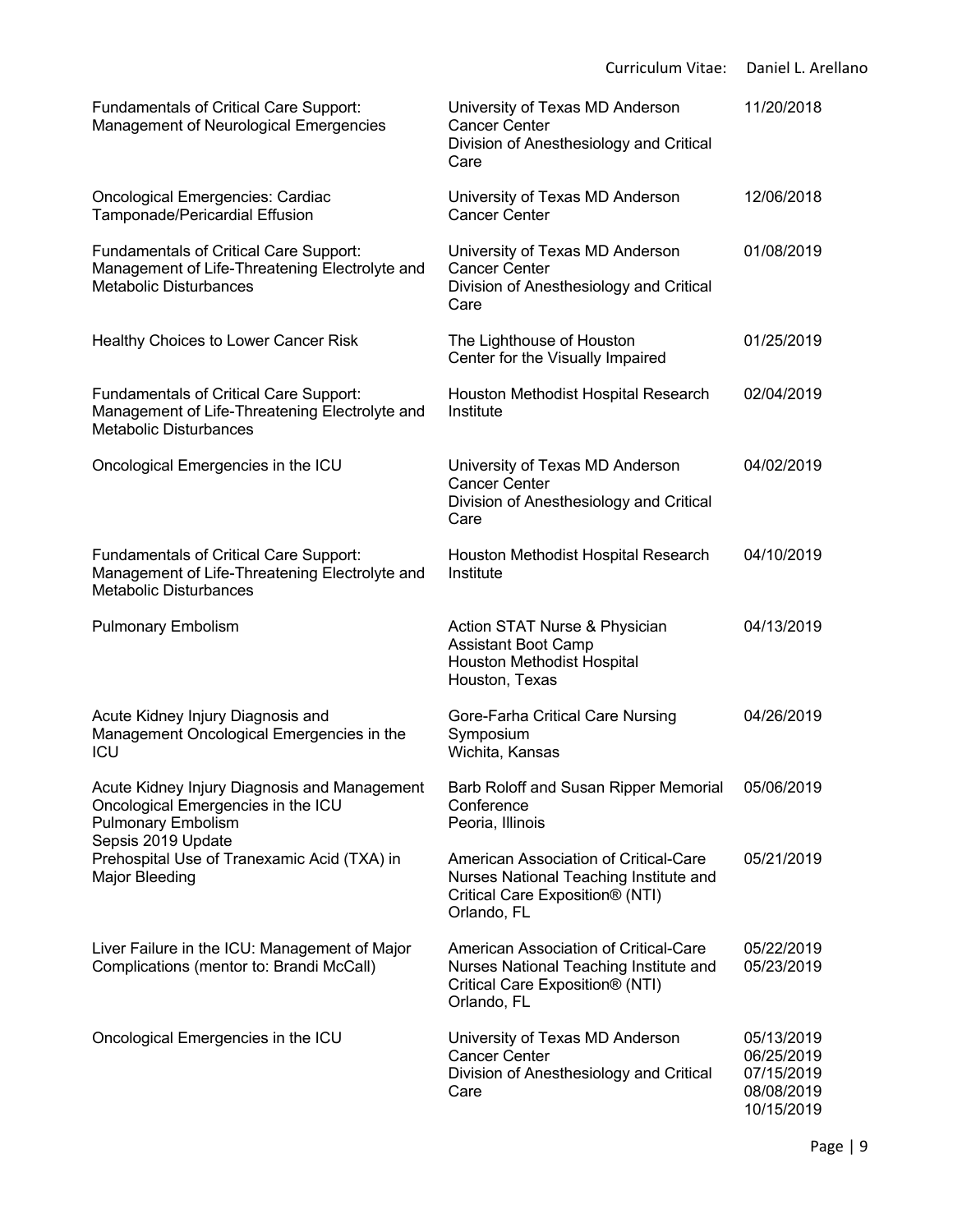| Sepsis Recognition and Management Affects<br>Recovery                                                                                                  | 2019 Sepsis Awareness Day<br>Symposium. Houston Methodist<br>Hospital Research Institute. Global<br>Sepsis Alliance                                                                           | 09/12/2019               |
|--------------------------------------------------------------------------------------------------------------------------------------------------------|-----------------------------------------------------------------------------------------------------------------------------------------------------------------------------------------------|--------------------------|
| <b>Fundamentals of Critical Care Support:</b><br>Management of Life-Threatening Electrolyte and<br><b>Metabolic Disturbances</b>                       | Houston Methodist Hospital Research<br>Institute                                                                                                                                              | 11/04/2019               |
| Sepsis 2019 Update                                                                                                                                     | American Association of Critical Care<br>Nurses Gulf Coast Chapter November<br>Meeting                                                                                                        | 11/07/2019               |
| <b>Fundamentals of Critical Care Support:</b><br>Management of Life-Threatening Electrolyte and<br><b>Metabolic Disturbances</b>                       | Houston Methodist Hospital Research<br>Institute                                                                                                                                              | 01/21/2020               |
| Oncological Emergencies in the ICU                                                                                                                     | University of Texas MD Anderson<br><b>Cancer Center</b><br>Division of Anesthesiology and Critical<br>Care                                                                                    | 01/23/2020<br>07/22/2020 |
| Evolution of the Nuclear Family<br>Dual Network Event: LGBT Network and<br>Organization For Women (OFW)                                                | University of Texas MD Anderson<br><b>Cancer Center</b><br><b>Diversity Council</b>                                                                                                           | 01/28/2020               |
| Critical Care Crosstalk: Providing Gender and<br><b>Orientation Affirming Patient Care: Critical Care</b><br><b>Updates and Ethical Considerations</b> | The Society of Critical Care Medicine<br>49th Critical Care Congress<br>Orlando, Florida                                                                                                      | 02/17/2020               |
| <b>Oncological Emergencies: Cardiac</b><br>Tamponade/Pericardial Effusion                                                                              | University of Texas MD Anderson<br><b>Cancer Center</b>                                                                                                                                       | 07/16/2020<br>09/17/2020 |
| Updates in Sepsis Management and the ICU<br><b>Transfer Process</b>                                                                                    | Learning Event for Advanced Practice<br>Nurses (LEAP-N) Infectious Disease<br>Specialty Series.<br><b>APRN Education Committee</b><br>University of Texas MD Anderson<br><b>Cancer Center</b> | 09/12/2020               |
| Oncological Emergencies in the ICU                                                                                                                     | University of Texas MD Anderson<br><b>Cancer Center</b><br>Division of Anesthesiology and Critical<br>Care                                                                                    | 10/05/2020<br>11/05/2020 |
| <b>Oncological Emergencies: Cardiac</b><br>Tamponade/Pericardial Effusion                                                                              | University of Texas MD Anderson<br><b>Cancer Center</b>                                                                                                                                       | 01/06/2021               |
| Oncological Emergencies in the ICU                                                                                                                     | University of Texas MD Anderson<br><b>Cancer Center</b><br>Division of Anesthesiology and Critical<br>Care                                                                                    | 01/21/2021               |
| Creative Critical Care Adaptations During a<br><b>Global Health Crisis</b>                                                                             | The Society of Critical Care Medicine<br>50th Critical Care Congress<br><b>Virtual Event</b>                                                                                                  | 02/08/2021               |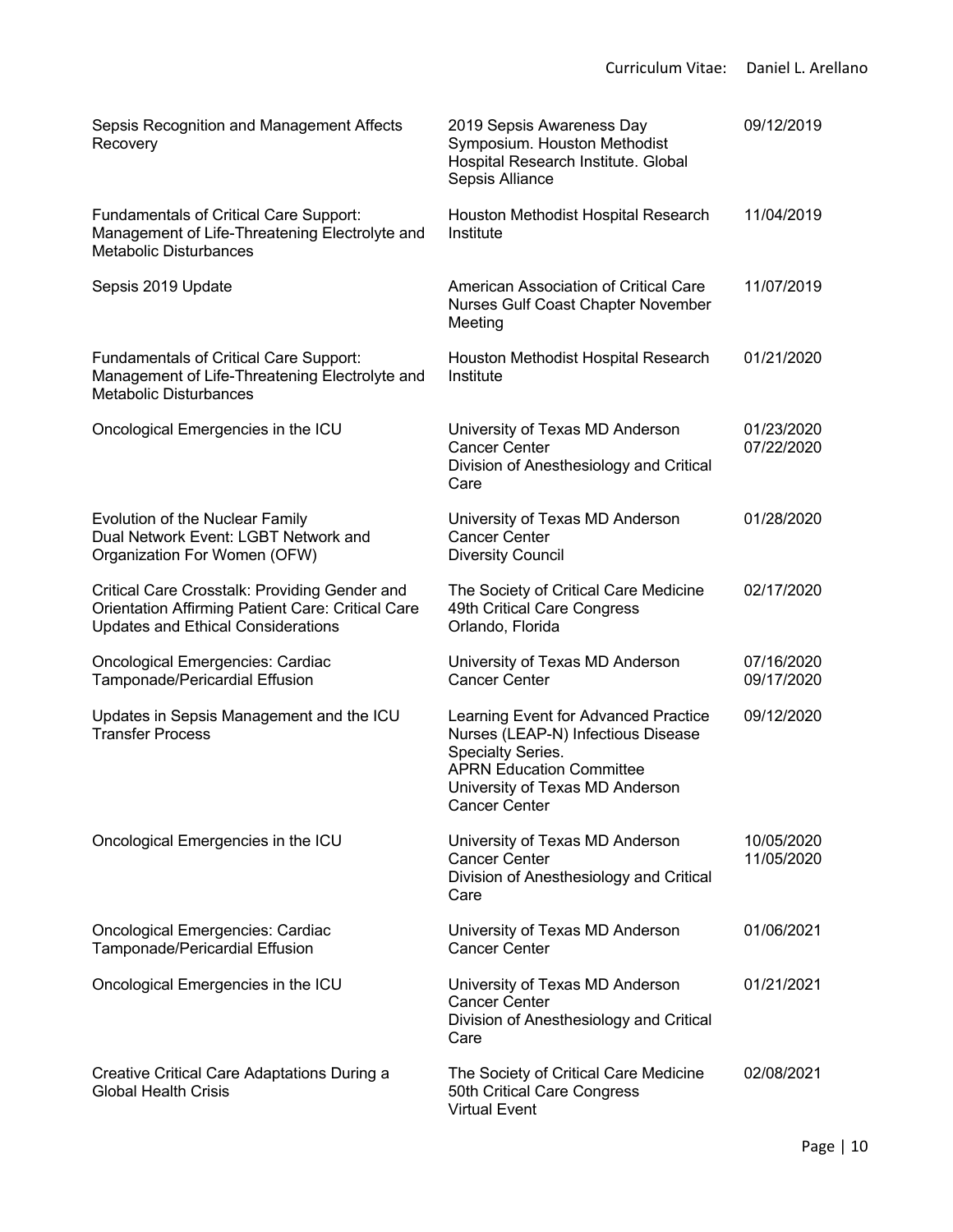| Hemodynamics and Vasopressors in Septic<br>Shock                      | American Association of Critical Care<br>Nurses Gulf Coast Chapter November<br>Meeting                                                               | 04/012021  |
|-----------------------------------------------------------------------|------------------------------------------------------------------------------------------------------------------------------------------------------|------------|
| Acute Kidney Injury Diagnosis and Management                          | American Association of Critical-Care<br>Nurses National Teaching Institute and<br>Critical Care Exposition <sup>®</sup> (NTI)<br>Virtual Conference | 05/26/2021 |
| Oncological Emergencies in the ICU                                    | University of Texas MD Anderson<br>Cancer Center<br>Division of Anesthesiology and Critical<br>Care                                                  | 06/15/2021 |
| The Unequal Burden of Disaster:<br>Disasters & the LGBTQIA+ Community | The American College of Chest<br>Physicians<br>CHEST 2021, Annual Meeting                                                                            | 10/17/2021 |

# **PROFESSIONAL ORGANIZATIONS**

| National Association of Emergency Medical Technicians (NAEMT) | 2004-present |
|---------------------------------------------------------------|--------------|
| American Red Cross Member                                     | 2006-present |
| Sigma Theta Tau International Nursing Honor Society           | 2007-present |
| American Association of Critical Care Nurses (AACN)           | 2009-present |
| <b>Emergency Nursing Association (ENA)</b>                    | 2009-present |
| Society of Critical Care Medicine (SCCM)                      | 2010-present |
| <b>Texas Society of Critical Care Medicine</b>                | 2010-present |
| Air & Surface Transport Nurses Association                    | 2016-present |

#### **COURSES TAUGHT**

# **Academic Courses**

| University of Texas Health Science Center<br>School of Nursing<br>Department of Undergraduate Studies<br>Houston, Texas     | <b>NUR 3517</b><br>Pathophysiology<br>for<br>Undergraduate RN &<br><b>RN-BSN</b> students<br>*Core Faculty*  | Every semester:<br><b>Summer 2012-</b><br>present |
|-----------------------------------------------------------------------------------------------------------------------------|--------------------------------------------------------------------------------------------------------------|---------------------------------------------------|
| University of Texas Health Science Center<br>School of Nursing<br>Department of Undergraduate Studies<br>Houston, Texas     | N4528B Management of Patient in<br><b>High Acuity Settings</b>                                               | Every semester:<br><b>Spring 2015-</b><br>present |
| University of Texas Health Science Center<br>School of Nursing<br>Department of Acute and Continuing Care<br>Houston, Texas | NUR N6230B/N6231B/N6742<br>Adult/Gerontology Acute Care Nurse<br><b>Practitioner Clinical</b><br>Graduate NP | Every semester:<br>Fall 2016-<br>present          |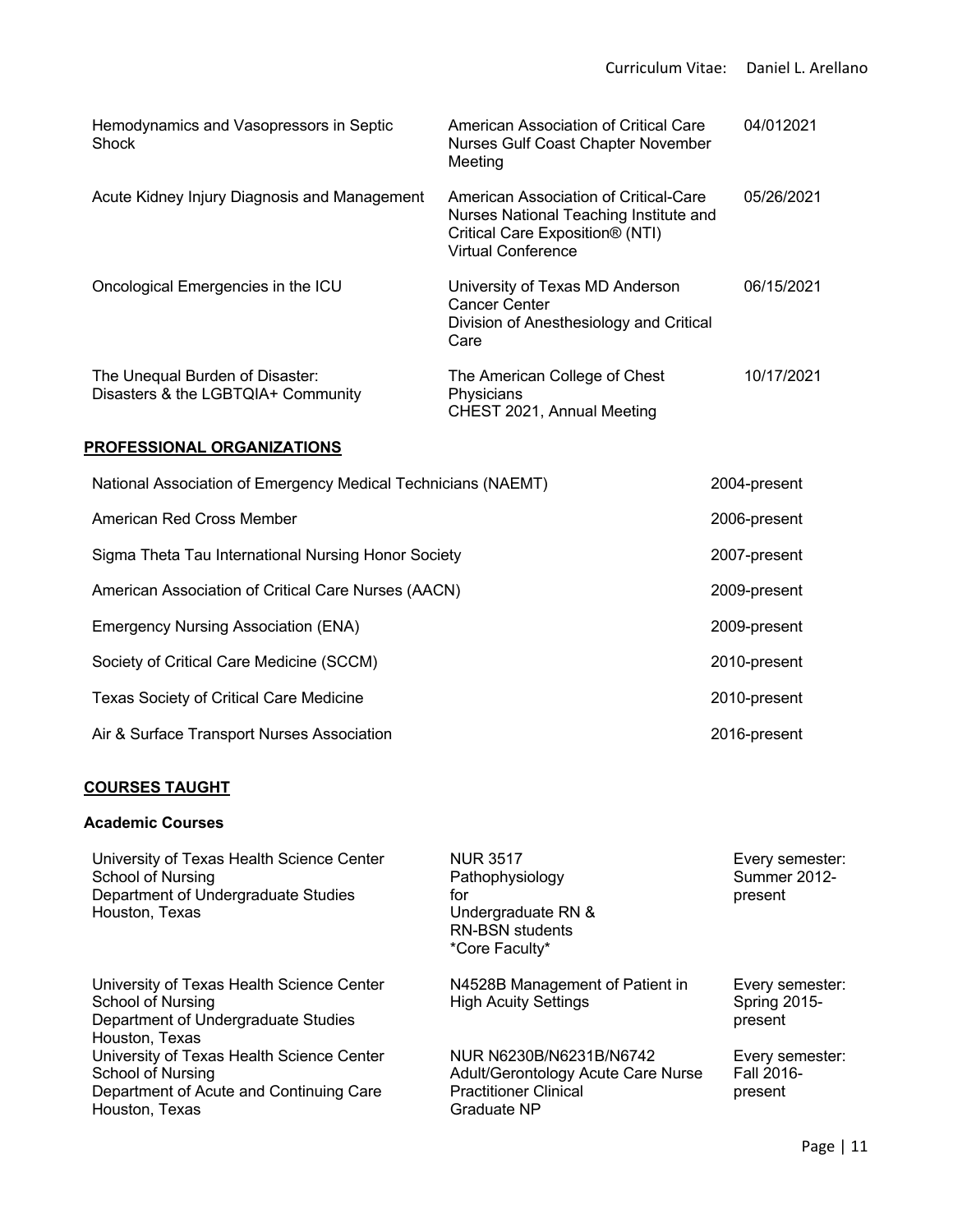Fall 2012 Spring 2013

Fall 2014 Fall 2017 Spring 2020 Fall 2020 Spring 2021 Fall 2021

Spring 2018 Summer 2018 Summer 2019 Fall 2019 Spring 2020 Summer 2020 Spring 2021

Spring 2019 Fall 2019 Summer 2020

Spring 2015 Summer 2015 Fall 2015 Winter 2015 Spring 2016 Summer 2016 Fall 2016

Summer 2016 Fall 2016 Winter 2016 Spring 2017 Summer 2017 Fall 2017 Winter 2017

University of Texas Health Science Center School of Nursing Department of Family Health Houston, Texas

Southern New Hampshire University College of Online & Continuing Education Department of Nursing Manchester, New Hampshire

Southern New Hampshire University College of Online & Continuing Education Department of Nursing Manchester, New Hampshire

Southern New Hampshire University College of Online & Continuing Education Department of Nursing Manchester, New Hampshire

Southern New Hampshire University College of Online & Continuing Education Department of Nursing Manchester, New Hampshire

Southern New Hampshire University College of Online & Continuing Education Department of Nursing Manchester, New Hampshire

Grand Canyon University College of Nursing and Health Care Professions Department of Nursing Phoenix, Arizona

Grand Canyon University College of Nursing and Health Care Professions Department of Nursing Phoenix, Arizona

#### **Graduate APRN Students**

| Jason Myers, BSN, RN | <b>Texas Tech University</b> | Summer 2012 |
|----------------------|------------------------------|-------------|
|                      | School of Nursing            |             |

NUR 3501 Health Assessment For Undergraduate RN

NUR 601 Advanced Pathophysiology Graduate Level

NUR 602 Advanced Pharmacology Across the Lifespan Graduate Level

NUR 607 Advanced Health Assessment Graduate Level

NUR 330 Research & Evidence-Based Practice

NUR 300 Scholarly Inquiry

NUR 504 Health Care Research Analysis & Utilization

AG-ACNP Practicum Clinical Site Supervisor

Fall 2016 Spring 2017

Spring 2017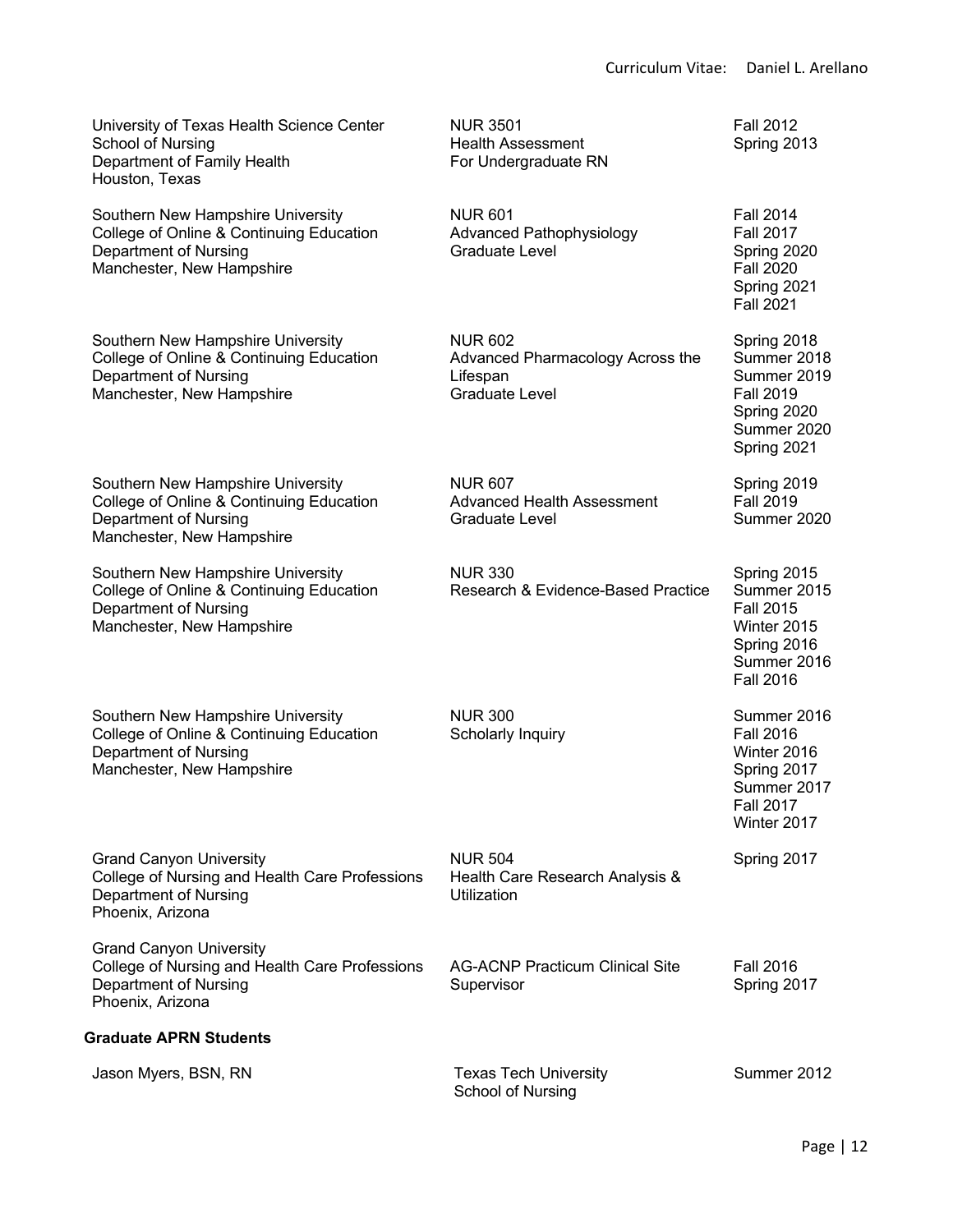|                                | <b>Curriculum Vitae:</b>                                                  | Daniel L. Arellano              |
|--------------------------------|---------------------------------------------------------------------------|---------------------------------|
| Samantha Bullock, BSN, RN      | University of Texas Health Science<br>Center at Houston School of Nursing | Summer 2013                     |
| Natasha Woodsworth, MSN, RN    | University of Texas El Paso<br>School of Nursing                          | Summer 2014                     |
| Jennifer Do, BSN, RN           | Texas Women's University<br>School of Nursing                             | <b>Fall 2014</b>                |
| Stephanie Tang, BSN, RN        | University of Texas Health Science<br>Center at Houston School of Nursing | Spring 2015                     |
| Patrick Pruitt, BSN, RN        | University of Texas El Paso<br>School of Nursing                          | Spring 2015                     |
| Elizabeth Waddell, BSN, RN     | University of Texas Health Science<br>Center at Houston School of Nursing | Summer 2015                     |
| Teresa McCoy, BSN, RN          | Texas Women's University<br>School of Nursing                             | <b>Fall 2015</b>                |
| Preethi Antony, BSN, RN        | University of Texas Health Science<br>Center at Houston School of Nursing | Summer 2016                     |
| Jennifer Cabrera, BSN, RN      | University of Texas Health Science<br>Center at Houston School of Nursing | <b>Fall 2016</b>                |
| Sara Swenson, BSN, RN          | <b>Texas Women's University</b><br>School of Nursing                      | Summer 2017                     |
| Elizabeth Kinder, MS, RN       | University of Texas Health Science<br>Center at Houston School of Nursing | <b>Fall 2017</b>                |
| Wesley Amistad, MSN, RN, FNP   | Texas Women's University<br>School of Nursing                             | <b>Fall 2018</b><br>Spring 2019 |
| Jonghun Park, BSN, RN          | University of Texas Health Science<br>Center at Houston School of Nursing | Spring 2019                     |
| Shanna Roark, BSN, RN          | University of Texas Health Science<br>Center at Houston School of Nursing | Summer 2019                     |
| Eufemia Leathers, MSN, RN, FNP | University of Texas Health Science<br>Center at Houston School of Nursing | <b>Fall 2019</b>                |
| Natalie Comiskey, BSN, RN      | University of Texas Health Science<br>Center at Houston School of Nursing | <b>Fall 2019</b>                |
| Vladamir Moroz, BSN, RN        | University of Texas Health Science<br>Center at Houston School of Nursing | Spring 2020                     |
| Negin Mehraein, MSN, RN, ANP   | University of Texas Health Science<br>Center at Houston School of Nursing | Summer 2021                     |
| Roi Marvin Indefenso, BSN, RN  | University of Texas Health Science<br>Center at Houston School of Nursing | <b>Fall 2021</b>                |